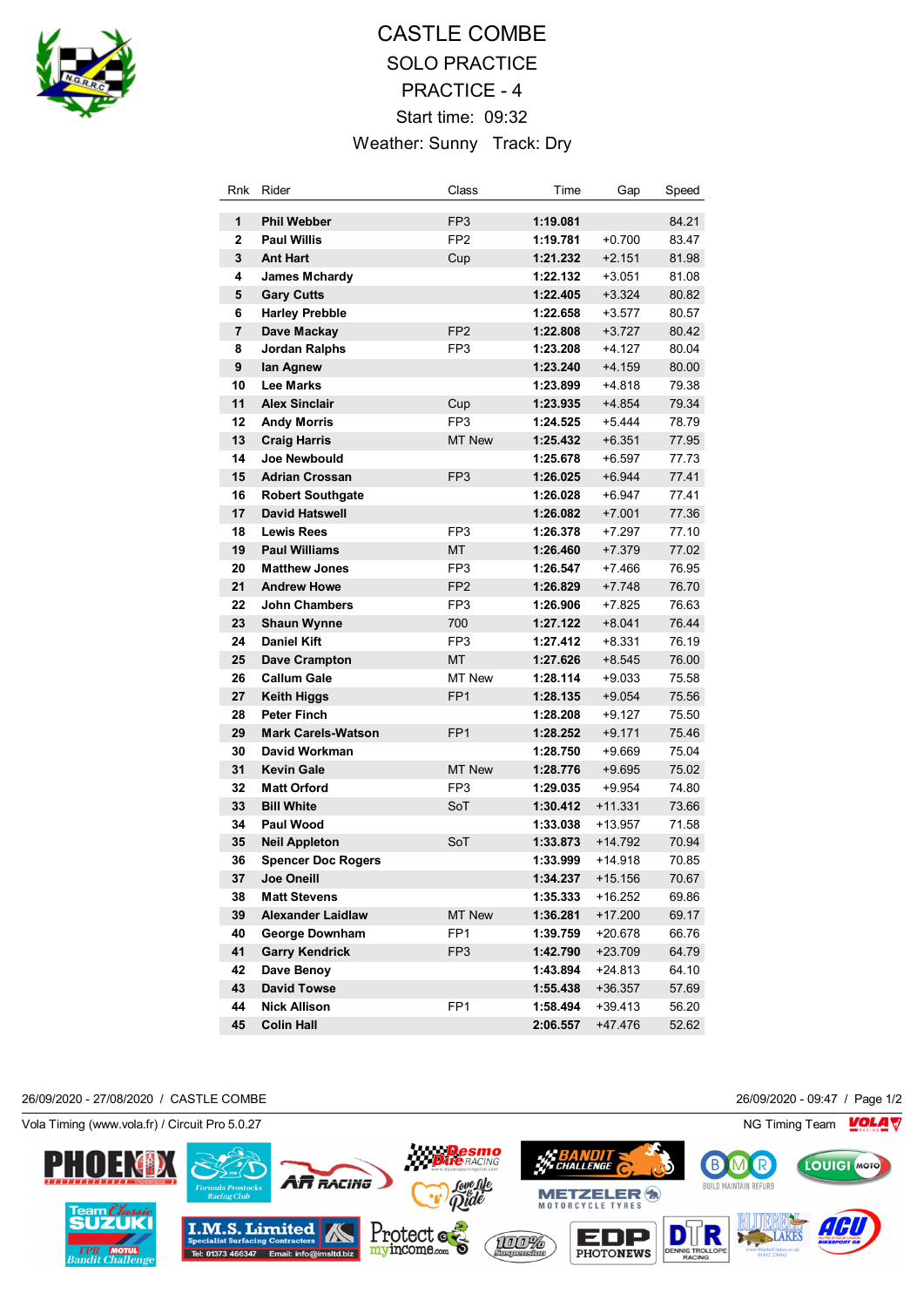CASTLE COMBE SOLO PRACTICE PRACTICE - 4 Start time: 09:32 Weather: Sunny Track: Dry

**IF YOU ARE ONLY IDENTIFIED BY YOUR TRANSPONDER NUMBER - PLEASE INFROM DENISE**

 $\frac{26/09/2020 - 09:47}{\text{NG Timing Team}}$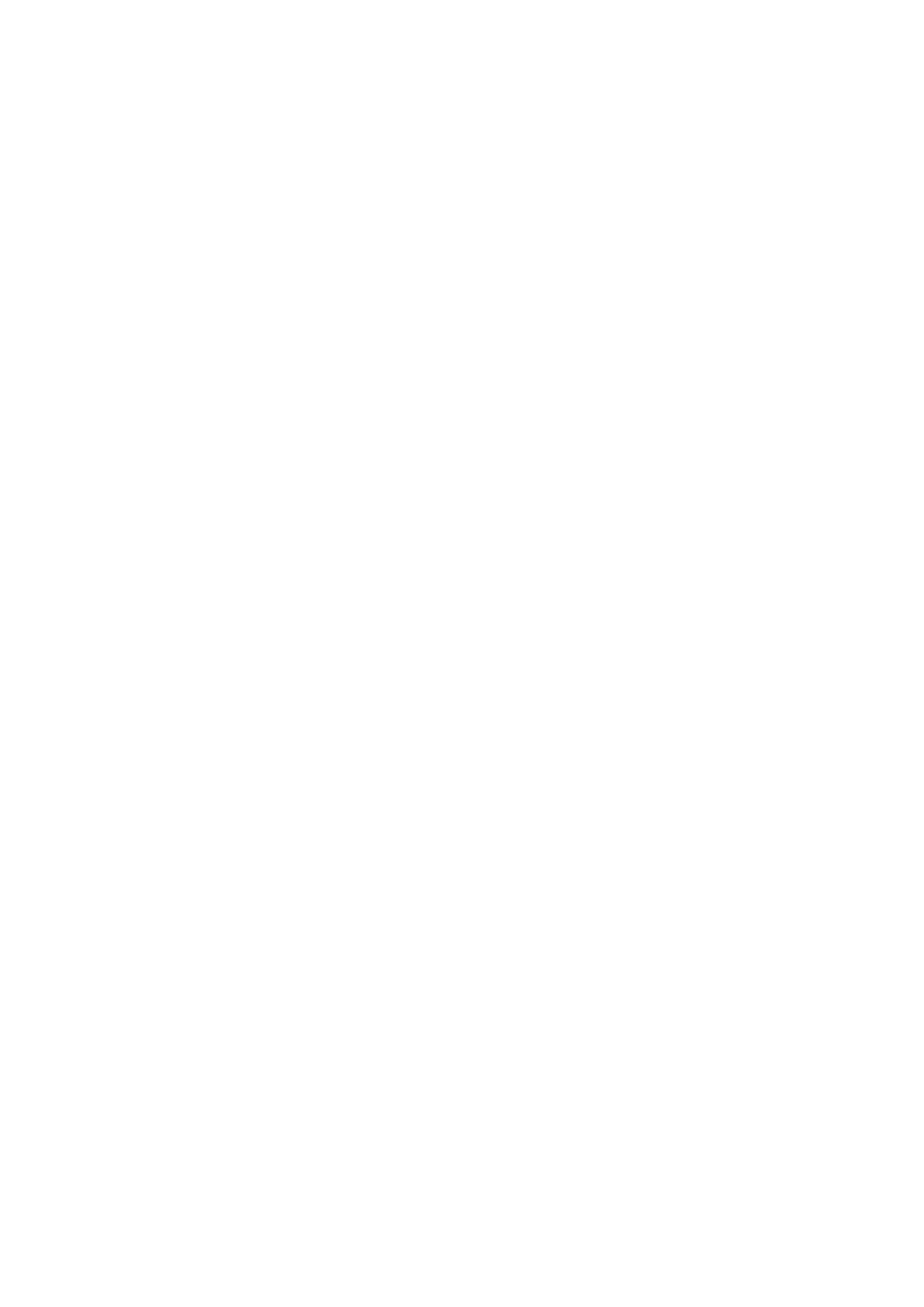## CASTLE COMBE SOLO PRACTICE PRACTICE - 4 LAP TIMES

| Lap            | Time                        |
|----------------|-----------------------------|
| 7              | 1:27.626                    |
|                | Dave Mackay<br><b>START</b> |
|                |                             |
| 1              |                             |
| $\mathfrak{p}$ | 1:34.156                    |
| 3              | 1:29.818                    |
| 4              | 1:27.955                    |
| 5              | 1:30.833                    |
| 6              | 1:27.828                    |
| 7              | 1:22.808                    |

| <b>David Hatswell</b> |              |  |
|-----------------------|--------------|--|
|                       | <b>START</b> |  |
| 1                     |              |  |
| 2                     | 1:28.996     |  |
| 3                     | 1:27.381     |  |
| 4                     | 1:26.906     |  |
| 5                     | 1:26.082     |  |
| 6                     | 1:29.187     |  |
|                       | 1:29.021     |  |

| David Towse   |          |  |
|---------------|----------|--|
| <b>START</b>  |          |  |
|               |          |  |
| $\mathcal{P}$ | 2:00.408 |  |
| 3             | 1:55.438 |  |

| David Workman |              |
|---------------|--------------|
|               | <b>START</b> |
|               |              |
| 2             | 1:30.209     |
|               | 1:28.750     |

| <b>Garry Kendrick</b> |              |  |
|-----------------------|--------------|--|
|                       | <b>START</b> |  |
| 1                     |              |  |
| $\mathcal{P}$         | 1:47.914     |  |
| 3                     | 1:47.020     |  |
| 4                     | 1:44.986     |  |
| 5                     | 1:43.978     |  |
| 6                     | 1:42.790     |  |
|                       |              |  |

| Gary Cutts |              |  |
|------------|--------------|--|
|            | <b>START</b> |  |
|            |              |  |
| 2          | 1:27.431     |  |

| Lap | Time     |
|-----|----------|
|     |          |
| 3   | 1:24.216 |
| 4   | 1.2598   |
| 5   | 1:22.405 |
| 6   | 1:25731  |
| 7   | 1.24235  |
|     |          |

| George Downham |          |  |
|----------------|----------|--|
| <b>START</b>   |          |  |
| 1              |          |  |
| $\mathcal{P}$  | 1:51.489 |  |
| 3              | 1:46.771 |  |
| 4              | 1:43.120 |  |
| 5              | 1:41.783 |  |
| 6              | 1:39.759 |  |
|                |          |  |

| <b>Harley Prebble</b> |          |  |
|-----------------------|----------|--|
| <b>START</b>          |          |  |
| 1                     |          |  |
| 2                     | 1:27.092 |  |
| 3                     | 1:25.655 |  |
| 4                     | 1:23.452 |  |
| 5                     | 1:22.658 |  |
| 6                     | 1:23.024 |  |
|                       | 1.22879  |  |

| lan Agnew |              |  |  |
|-----------|--------------|--|--|
|           | <b>START</b> |  |  |
| 1         |              |  |  |
| 2         | 1:30.006     |  |  |
| 3         | 1:27.045     |  |  |
| 4         | 1:26.700     |  |  |
| 5         | 1:25.648     |  |  |
| 6         | 1:23.240     |  |  |
| 7         | 1:25.813     |  |  |

| James Mchardy  |              |  |
|----------------|--------------|--|
|                | <b>START</b> |  |
| 1              |              |  |
| $\mathfrak{p}$ | 1:24.006     |  |
| 3              | 1:23.071     |  |
| 4              | 1:22.132     |  |
| 5              | 1.24527      |  |
| 6              | 1:24.338     |  |
| 7              | 1:26.262     |  |

| Joe Newbould |          |
|--------------|----------|
|              | START    |
|              |          |
| 2            | 1:34.044 |

| Time     |  |
|----------|--|
|          |  |
| 1:31.783 |  |
| 1:31.747 |  |
| 1:27.295 |  |
| 1:27.764 |  |
| 1:25.678 |  |
|          |  |

| Joe Oneill |          |
|------------|----------|
|            | START    |
| 1          |          |
| 2          | 1:43.893 |
| 3          | 1:36.385 |
| 4          | 1:34.237 |
| 5          | 1:35.280 |
| 6          | 1:35.237 |

| John Chambers |              |
|---------------|--------------|
|               | <b>START</b> |
| 1             |              |
| 2             | 1:28.866     |
| 3             | 1:27.319     |
| 4             | 1:30.174     |
| 5             | 1:30.198     |
| 6             | 1:27.170     |
| 7             | 1:26.906     |

|   | Jordan Ralphs |
|---|---------------|
|   | <b>START</b>  |
| 1 |               |
| 2 | 1:24.409      |
| 3 | 1:23.208      |
| 4 | 1.25.298      |
| 5 | 1.25489       |
| 6 | 1:28.851      |
| 7 | 1:26.261      |
|   |               |

| Keith Higgs |              |
|-------------|--------------|
|             | <b>START</b> |
| 1           |              |
| 2           | 1:35.275     |
| 3           | 1:30.375     |
| 4           | 1:28.135     |

| <b>Kevin Gale</b> |              |
|-------------------|--------------|
|                   | <b>START</b> |
| 1                 |              |
| 2                 | 1:33.531     |
| 3                 | 1:31.708     |
| 4                 | 1:31.007     |
| 5                 | 1:31.901     |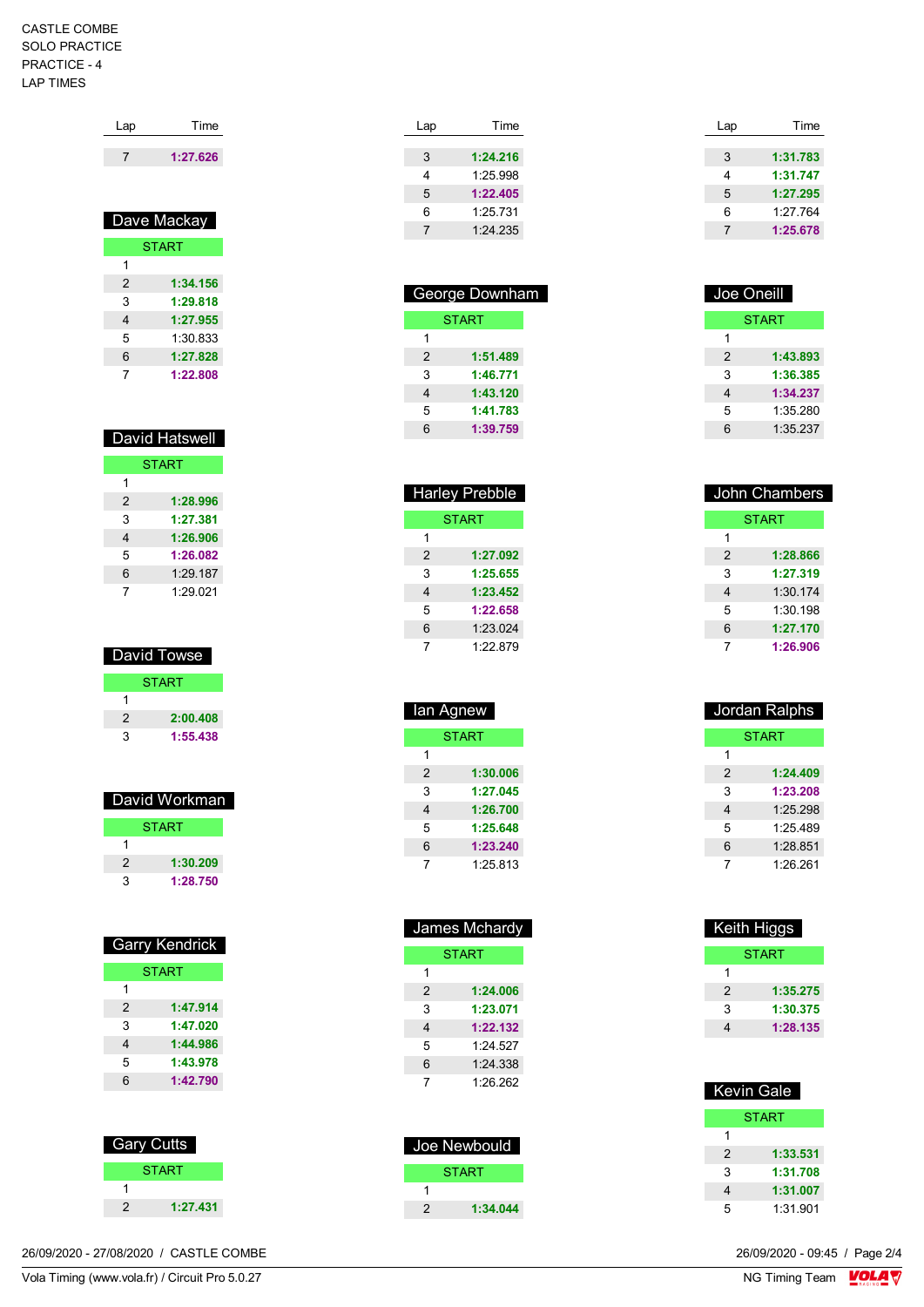## CASTLE COMBE SOLO PRACTICE PRACTICE - 4 LAP TIMES

| Lap | Time     |
|-----|----------|
| 6   | 1:30.838 |
|     | 1:28.776 |

| <b>Lee Marks</b> |              |  |
|------------------|--------------|--|
|                  | <b>START</b> |  |
| 1                |              |  |
| 2                | 1:32.326     |  |
| 3                | 1:29.109     |  |
| 4                | 1:25.497     |  |
| 5                | 1:24.007     |  |
| 6                | 1:26.022     |  |
|                  | 1:23.899     |  |

| <b>Lewis Rees</b> |              |
|-------------------|--------------|
|                   | <b>START</b> |
| 1                 |              |
| 2                 | 1:32.241     |
| 3                 | 1:29.088     |
| 4                 | 1:28.153     |
| 5                 | 1:27.271     |
| 6                 | 1:26.776     |
|                   | 1:26.378     |

| Mark Carels-Watson |              |  |
|--------------------|--------------|--|
|                    | <b>START</b> |  |
| 1                  |              |  |
| $\mathcal{P}$      | 1:42.709     |  |
| 3                  | 1:32.523     |  |
| 4                  | 1:33.162     |  |
| 5                  | 1:32.095     |  |
| հ                  | 1:28.252     |  |

|               | Matt Orford  |
|---------------|--------------|
|               | <b>START</b> |
| 1             |              |
| $\mathcal{P}$ | 1:37.745     |
| 3             | 1:37.113     |
| 4             | 1:35.796     |
| 5             | 1:33.688     |
| 6             | 1:29.035     |

| <u>Ma</u> tt Stevens |          |
|----------------------|----------|
| <b>START</b>         |          |
|                      |          |
| 2                    | 1:40.987 |

| 3 | 1:38.620 |
|---|----------|
| 4 | 1:36.599 |
| 5 | 1:35.437 |
| 6 | 1:35.333 |
|   |          |

26/09/2020 - 27/08/2020 / CASTLE COMBE

| Lap            | Time                 |
|----------------|----------------------|
|                |                      |
|                | <b>Matthew Jones</b> |
|                | <b>START</b>         |
| 1              |                      |
| $\overline{2}$ | 1:31.244             |
| 3              | 1:27.199             |
| 4              | 1.28006              |
| 5              | 1:26.547             |
| 6              | 1.28740              |
| 7              | 1:30.342             |

| <b>Neil Appleton</b> |          |  |
|----------------------|----------|--|
| <b>START</b>         |          |  |
| 1                    |          |  |
| $\mathcal{P}$        | 1:34.447 |  |
| 3                    | 1:36.515 |  |
| 4                    | 1:33.873 |  |

| Nick Allison |              |
|--------------|--------------|
|              | <b>START</b> |
|              |              |
| 2            | 1:58.494     |

| Paul Williams             |  |
|---------------------------|--|
| <b>START</b>              |  |
| 1                         |  |
| 1:31.148<br>$\mathcal{P}$ |  |
| 3<br>1:29.408             |  |
| 1:29.427<br>4             |  |
| 5<br>1:26.962             |  |
| 1:26.467<br>6             |  |
| 1:26.460<br>7             |  |

| Paul Wi <u>llis</u> |          |  |
|---------------------|----------|--|
| <b>START</b>        |          |  |
| 1                   |          |  |
| 2                   | 1:22.202 |  |
| 3                   | 1.22995  |  |
| 4                   | 1:21.681 |  |
| 5                   | 1:19.781 |  |
| 6                   | 1:20.334 |  |
| 7                   | 1:21.202 |  |
|                     |          |  |

| Paul Wood |          |  |
|-----------|----------|--|
| START     |          |  |
| 1         |          |  |
| 2         | 1:42.701 |  |
| 3         | 1:39.059 |  |
|           | 1:36.565 |  |

| Lap | Time     |
|-----|----------|
| 5   | 1:33.727 |
|     |          |
| հ   | 1:33.038 |

| <b>Peter Finch</b> |          |
|--------------------|----------|
| <b>START</b>       |          |
| 1                  |          |
| 2                  | 1:33.496 |
| 3                  | 1:32.133 |
| 4                  | 1:31.423 |
| 5                  | 1:31.920 |
| 6                  | 1:30.511 |
| 7                  | 1:28.208 |

| Phil Webber    |          |
|----------------|----------|
| <b>START</b>   |          |
| 1              |          |
| $\overline{2}$ | 1:23.688 |
| 3              | 1:21.977 |
| 4              | 1:21.635 |
| 5              | 1.22436  |
| 6              | 1:20.933 |
| 7              | 1:20.082 |
| 8              | 1:19.081 |

| <b>Robert Southgate</b> |              |  |
|-------------------------|--------------|--|
|                         | <b>START</b> |  |
| 1                       |              |  |
| $\mathfrak{p}$          | 1:29.970     |  |
| 3                       | 1:28.329     |  |
| 4                       | 1.29439      |  |
| 5                       | 1:27.578     |  |
| 6                       | 1:26.721     |  |
| 7                       | 1:26.028     |  |

| <b>Shaun Wynne</b> |          |
|--------------------|----------|
|                    | START    |
| 1                  |          |
| 2                  | 1:29.965 |
| 3                  | 1:30.276 |
| 4                  | 1:27.122 |
| 5                  | 1.27461  |

| <b>Spencer Doc Rogers</b> |              |  |
|---------------------------|--------------|--|
|                           | <b>START</b> |  |
| 1                         |              |  |
| $\mathcal{P}$             | 1:38.030     |  |
| 3                         | 1:39.574     |  |
| 4                         | 1:35.457     |  |
| 5                         | 1:34.461     |  |

 $\frac{26}{09}{2020} - \frac{09}{45}$  / Page 3/4<br>NG Timing Team